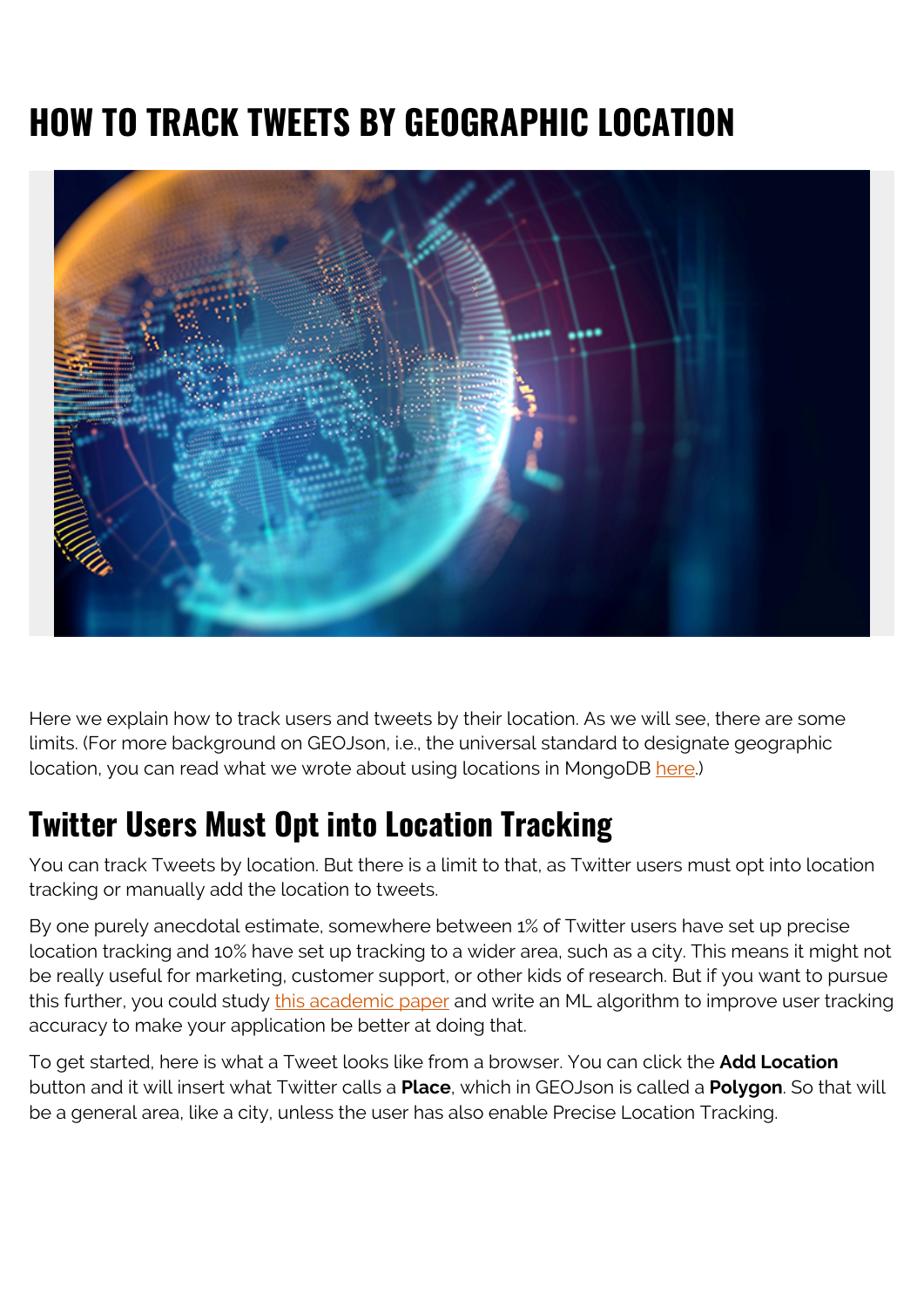| test location |     |              | $(\ddot{\phantom{a}})$ |
|---------------|-----|--------------|------------------------|
|               |     | Add location |                        |
| ابخا          | GIF | ≣<br>O       | <b>Tweet</b><br>١r     |

and Android app you can enable a Precise Location Tracking like this:

In the Twitter iPhone

### **Precise location** ←

## Precise location

If enabled, Twitter will collect, store, and use your device's precise location, such as GPS information. This lets Twitter improve your experience - for example, showing you more local content, ads, and recommendations.

Location permission for Twitter is disabled. Enable Location permission for Twitter in App Info.

This lets Twitter collect. store, and use your device's precise location, such as GPS information, in order to improve your experience  $-$  for example, showing you more local content, ads, and recommendations.

#### **NOT NOW** OK

This is what a Point (Precise Location) looks

like in a Tweet.

}

'geo': {

 'type': 'Point', 'coordinates':

And here is a general location, like a city, called a **Place**, defined by a rectangle, which in GEOJson is called a **Polygon**, which, of course, does not match the mathematical description of that. The Twitter Polygon are 4 line segments, which make a square.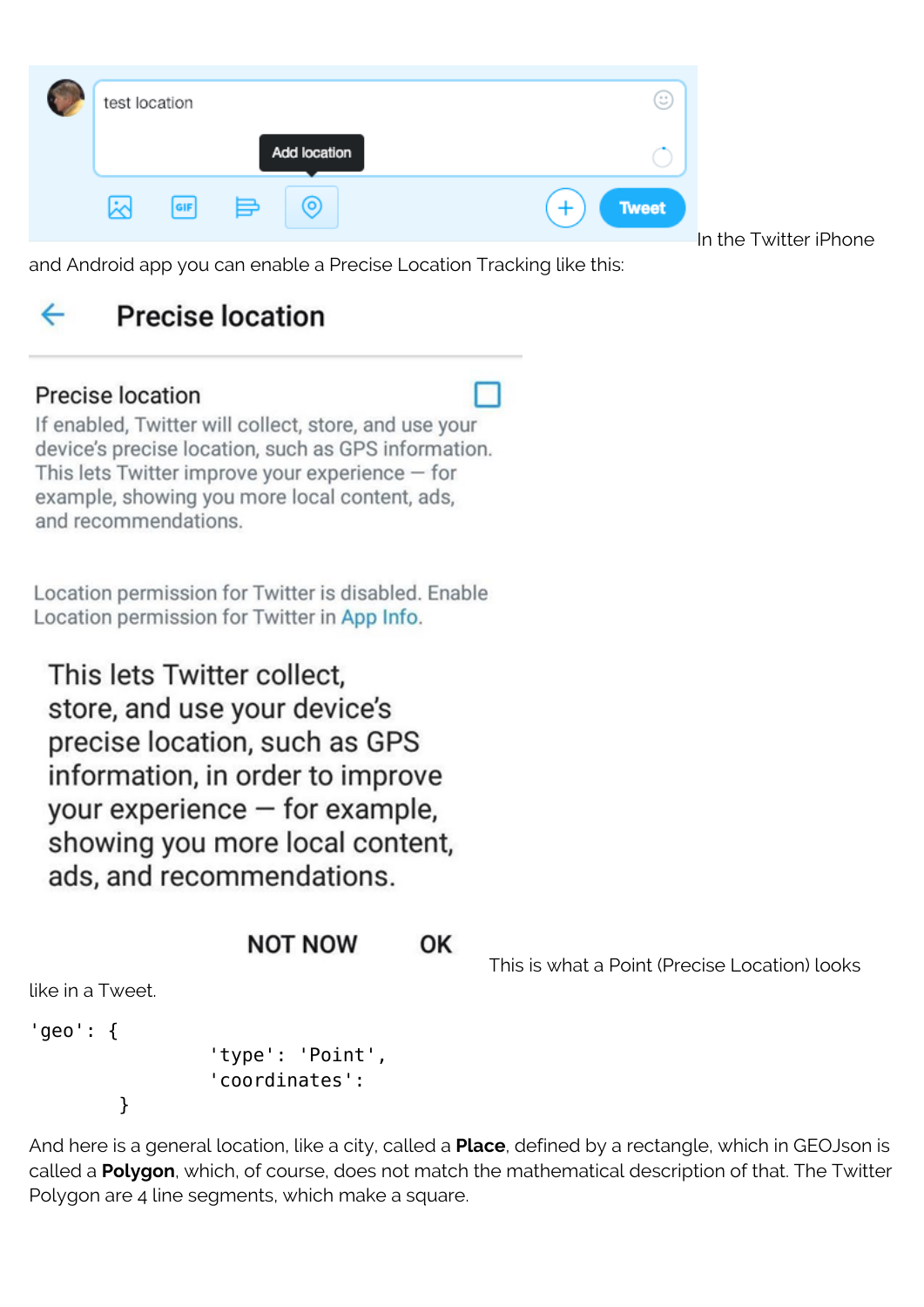```
'bounding_box': {
                                          'type': 'Polygon',
                                          'coordinates': ,
, where \mathcal{L} is the contract of \mathcal{L}, where \mathcal{L} is the contract of \mathcal{L}\sim 100 \sim 100 \sim 100 \sim 100 \sim 100 \sim 100 \sim 100 \sim 100 \sim 100 \sim 100 \sim 100 \sim 100 \sim 100 \sim 100 \sim 100 \sim 100 \sim 100 \sim 100 \sim 100 \sim 100 \sim 100 \sim 100 \sim 100 \sim 100 \sim 
\sim 1 \sim 1 \sim 1 \sim 1
```
## **Example of User Location Tracking with Twitter and Tweepy**

Below are some excerpts of a longer program, which is located [here,](https://raw.githubusercontent.com/werowe/geolocation/master/twitterLocation.py) which Streams tweets based on location, language, and text. It then stores the tweets in Kafka.

In this case the location (i.e. Polygon) is a square imposed on the state of Connecticut. (You can use [this mapping tool](http://geojson.io/#map=2/20.0/0.0) to determine the coordinates around a particular area.).

You track Tweet by location, language, and text by passing the three arrays shown below into the **stream.filter()** method of **[Tweepy](https://github.com/tweepy/tweepy)**, which is a Python API for Twitter.

The **location** is a rectangle whose first two coordinates (longitude and latitude) are the bottom left corner and the last two are the top right corner. Tweepy does not support multi-sided and disjointed geographical areas, as goes GEOJson Polygons, which would be useful to define, say, the precise boundaries of a city.

location =

 $track =$ 

### languages =

The rest of the code sets up the streaming Twitter API. It also uses Kafka.

Because Tweepy does not know about Kafka we extend the **Listener** class with **ListenerChild** so that we could make the Kafka producer object available to Tweepy.

We then pass the Kafka **producer** object into the extended object **ListenerChild** like this:

```
class ListenerChild(Listener):
```

```
def __init (self,api,producer):
     self.producer=producer
    super(). __init__(api)
```
And then we use **ListenerChild** instead of the original Listener when we create the Twitter stream. That makes the Kafka producer available to Tweepy.

When a Tweet does not contain a GEOJson object, then your code has been paused by Twitter. So we print that message below.

Note that it's important to use these two arguments

**wait\_on\_rate\_limit=True,wait\_on\_rate\_limit\_notify=True**, so that your program runs within the rate limit defined by Twitter. This means your program will pause a few seconds every few seconds, so